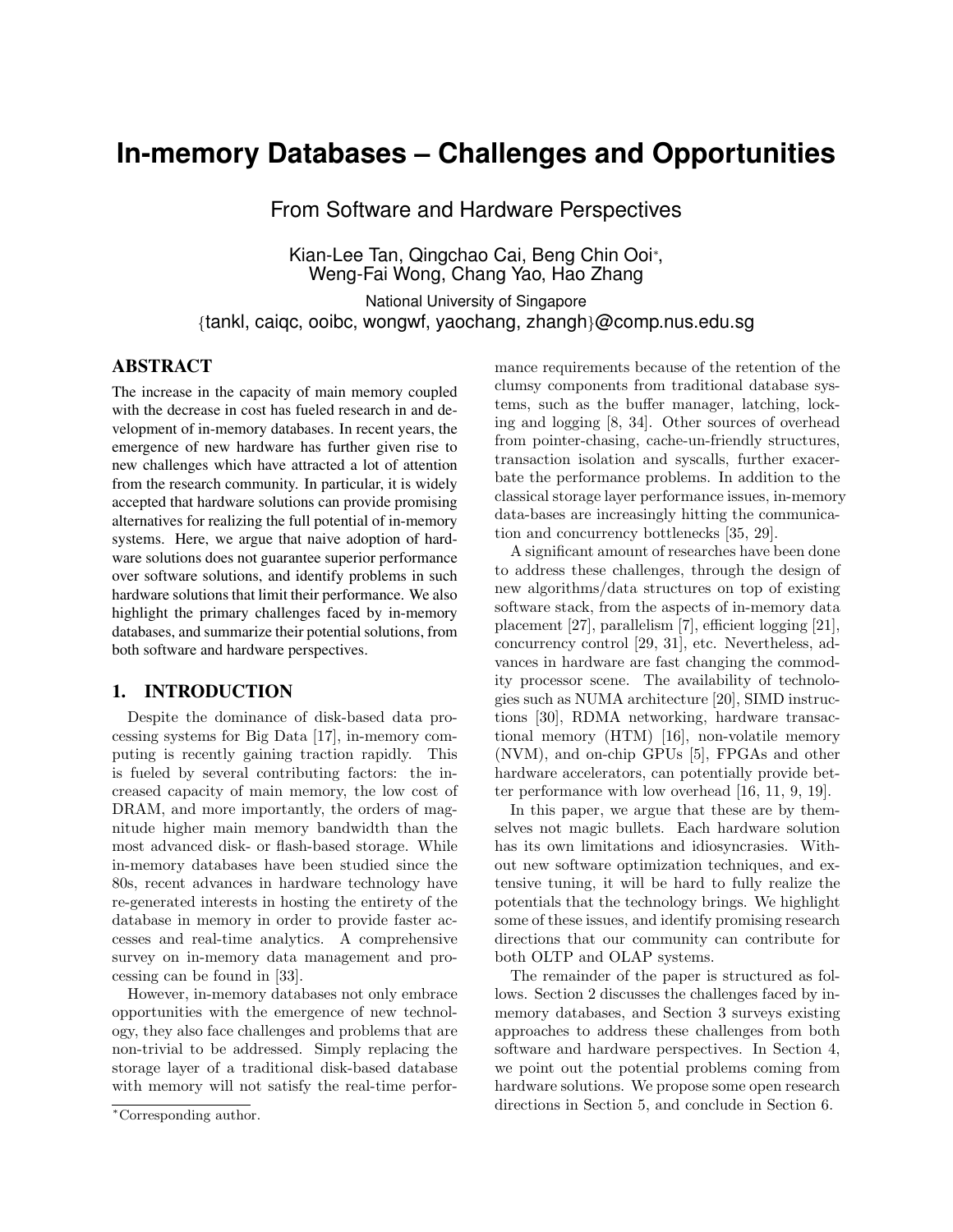# 2. CHALLENGES FOR IN-MEMORY DATABASES

## 2.1 Parallelism

In general, there are three levels of parallelism, i.e., data-level parallelism (e.g., bit-parallel, SIMD), shared-memory scale-up parallelism (e.g., thread/ process) and shared-nothing scale-out parallelism (e.g., distributed computation). Ideally, we would like to achieve linear scalability as the computation resources increase. This, however, is non-trivial and requires considerable tuning and well-designed algorithms. The fact that all these three levels of parallelism have been deployed in a wide variety of combinations further compounds the problem.

Research challenge 1: How can OLTP and OLAP systems benefit from the wide variety of parallelism paradigms present in today's systems?

## 2.2 Concurrency Control

An efficient concurrency control protocol is necessary and important in order to ensure the atomicity and isolation properties, and not to offset the benefit derived from parallelism. With the increasing number of machines that can be deployed in a cluster and the increasing number of CPU cores in each machine, it is not uncommon that more threads/processes will run in parallel, which dramatically increase the complexity for concurrency control. Surprisingly, current concurrency control algorithms fail to scale beyond 1024 cores [32].

Research challenge 2: We need truly scalable concurrency control.

## 2.3 Communication

Network communication is incurred for a variety of critical operations: data replication for fault tolerance, information exchange for coordination, data transmission for data sharing or load balancing, and so on. The limited size of main memory of a single server, in contrast to the big volume of data, exacerbates the network communication requirement. However, the data access latency gap between main memory and network is huge, making communication efficiency important to the overall performance.

Research challenge 3: How can we bridge the communication gap that is growing both in magnitude and diversity?

#### 2.4 Storage

Even though in-memory databases store all the data in the main memory, the data should also be persisted to non-volatile storage for durability and

fault tolerance. In traditional disk-based databases, this is achieved by logging each data update to a disk-resident write-ahead log. Logging to disk, however, is prohibitively expensive in the context of inmemory databases due to the extremely slow disk access, in contrast to the fast memory access.

Research challenge 4: How can we scale in-memory databases to exploit expanding NVM capacities effectively?

# 3. SOFTWARE AND HARDWARE SOLUTIONS

We shall summarize the potential solutions to these challenges, from both software and hardware perspectives in this section.

#### 3.1 Parallelism

On the software level, we can impose different computation models or techniques to realize parallelism of different granularities, namely, fine-grained, coarse-grained and embarrassing parallelism. Multithreaded programs are a common case that utilizes the multi-core architecture to scale up [29], while distributed computing takes advantage of the resources from hundreds or thousands of servers to scale out the computing/storage capability.

NUMA architecture is proposed to solve the data starvation problem in modern CPUs, by eliminating the coordination among different processors when accessing its local memory, and thus fully exerting the accumulated power from multiple processors. SIMD provides an easier alternative to achieve data-level parallelism, for its capability to operate on multiple data objects in one instruction [30]. In addition, bit-parallel algorithms are proposed to fully unleash the intra-cycle parallelism of modern CPUs, by packing multiple data values into one register, which can be processed in parallel [7]. The introduction of on-chip hardware accelerators such as GPUs, FPGAs, and other heterogeneous cores presents another challenge, as their usage does not just require new code but in fact new algorithms.

## 3.2 Concurrency Control

Following the canonical categorization in [32], concurrency control protocol can either be lock-based or timestamp-based, from the software perspective. A significant amount of research is trying to improve its efficiency, such as Very Lightweight Locking (VLL) [25] for lock-based approaches, and some MVCC protocols [13, 23] for timestamp-based approaches. High overhead from 2PC for distributed transactions are alleviated by some 2PC-avoidance partition schemes [10] and speculative concurrency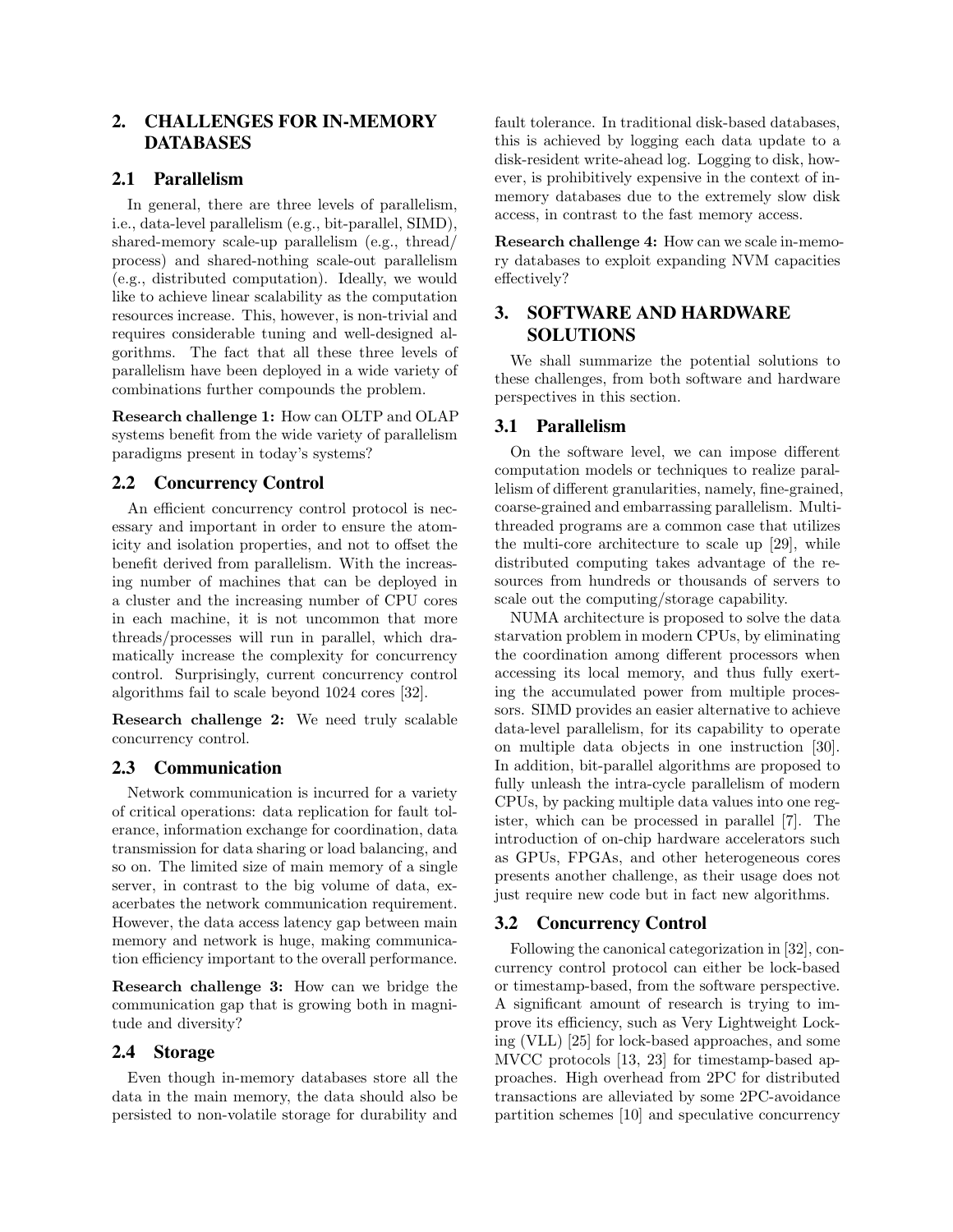strategies [24, 14].

The ideal case for concurrency control is that all transactions are executed in parallel without any concurrency control protocol overhead, which is usually very hard to achieve in practice. It has been shown that HTM-based timestamp-based concurrency control performs quite close to the ideal and hence simply cannot be ignored [16].

#### 3.3 Communication

To improve the network performance, there are mainly two main approaches.

Minimizing communication. Data locality is key to minimizing communication overhead. With good data locality, there will be less frequent access to remote data. This can be achieved by a good partitioning algorithm [24], or an efficient query routing mechanism to push computation close to the data [14]. The data locality can only be considered from the software perspective, since the strategy is usually application-specific.

Improving the communication efficiency. From a software perspective, the network communication efficiency can be improved by object coalescing or batch communication [35, 2], kernel-bypass networking (e.g., netmap [26]), data-plane operating systems (e.g., IX [1]), and other techniques. On the other hand, RDMA boosts the networking performance from the hardware perspective, by enabling zero-copy and one-sided networking [22, 2]. In particular, RDMA enables user-level data transmission without involving the kernel or the CPU, thus achieving low latency and high throughput on the hardware level. It is free from the complexities and problems (e.g., lack of congestion control, retransmission) imposed by software solutions.

#### 3.4 Storage

To alleviate durability overhead for in-memory databases, recent studies [21] proposed to use command logging, which logs only operations instead of the updated data, and combines with group commit to further reduce the number of loggings. However, there still exists a fundamental design trade-off between the high durability and logging overhead. If only a small number of transactions are committed each time, then the logging overhead may still substantially affect the transaction throughput due to its orders of magnitude higher latency than the execution time of transactions. On the other hand, accumulating a large number of transactions for group commit can lead to more data lost upon failure.

The emergence of NVM, including flash, PCM or STT-RAM, offers a new promising alternative for



Figure 1: Redis Performance with Ethernet and RDMA

data storage. These non-volatile technologies have been touted as DRAM replacements [6]. However, if we look deeper, things are not as rosy. The denser form of flash memory, i.e., NAND flash, works in units of pages. PCM and STT-RAM are bit addressable but PCM suffers from inherent endurance and write disturbance issues [15] while STT-RAM suffers from inherently non-zero write failure probabililty [18]. Furthermore, all three classes of NVM have asymmetric read and write latencies [18].

# 4. POTENTIAL PROBLEMS WITH HARDWARE SOLUTIONS

The challenges faced by in-memory databases can be addressed from both software and hardware perspectives. Software solutions are constrained by the underlying software stack, and increasingly hitting the performance bottleneck [3], while hardware solutions can boost the performance from the lowest underlying layers (i.e., transistors, circuits), which usually does not introduce much overhead.

However, naïve adoption of hardware solutions does not guarantee superior performance over software solutions. For example, simply using RDMA does not necessarily improve the performance greatly. In Figure 1, we show the performance difference for Redis [28], with its default Ethernet network (1 Gbps), and simple replacement of RDMA network (40 Gbps), as an illustration for the unexpected behavior by only relying on hardware. Specifically, we can see that RDMA does not improve its performance significantly in terms of both throughput and latency, even though RDMA throughput is  $40\times$  faster than Ethernet. With enough connections (i.e., more than 32), the performance is almost the same, losing the potential high performance advantage of RDMA networking. We summarize some issues that arise from hardware solutions below.

Mismatch with traditional software/OS stack. Newly-emerged hardware sometimes does not match with the traditional software/OS stack, which will cause unexpected behaviors or performance degradation. For example, although the byte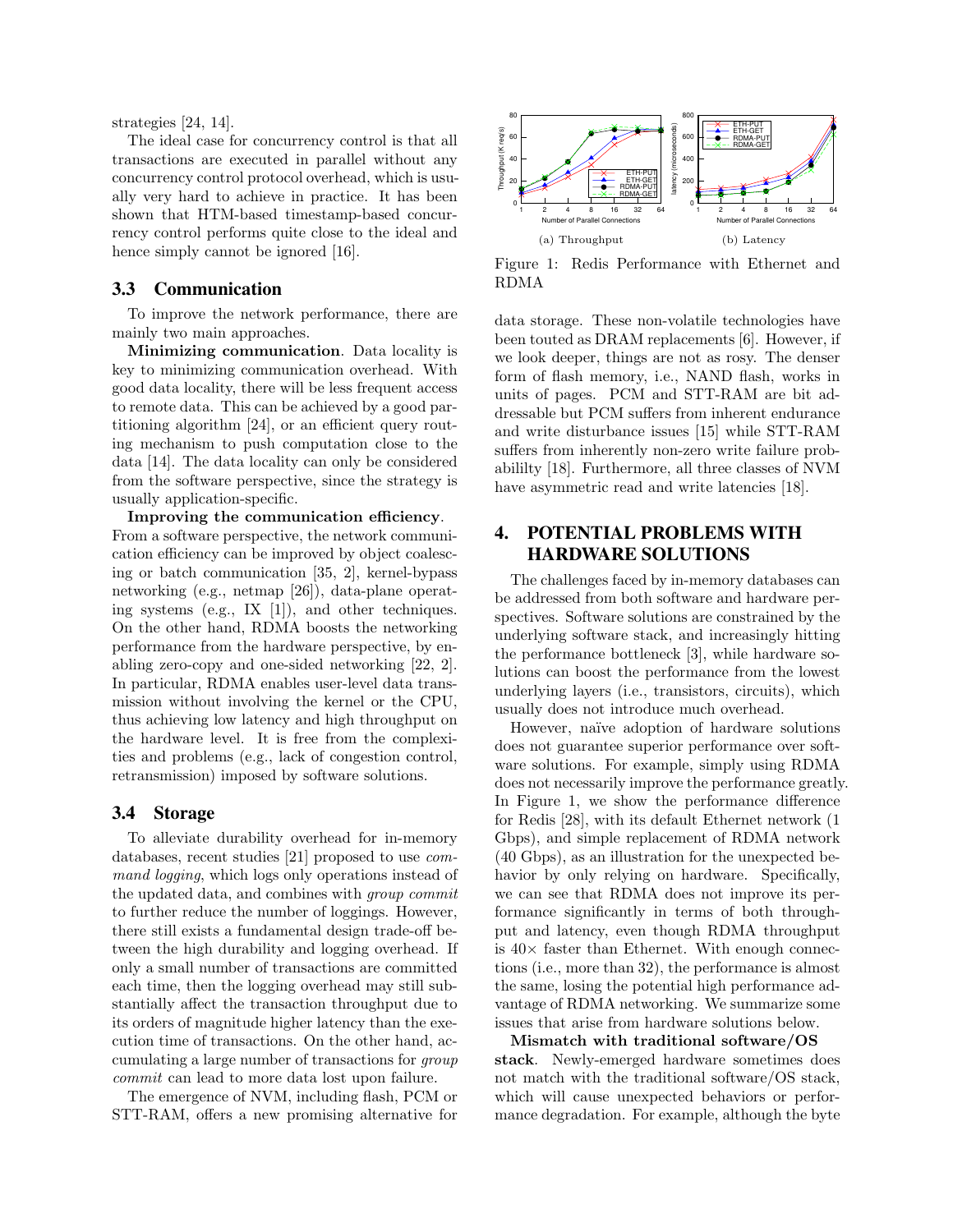addressability and durable writes of NVM render it perfect for building an in-memory database, simply replacing DRAM or the disk with NVM to build an in-memory database fails to take advantage of these features. This is because of the mismatch between block/page granularity of OS paging and the byte granularity of NVM, and the fact that the system is oblivious to the limited lifetime of NVM. The disparity in the write patterns between two partitions as described in Section 3.4, and the workload with high write skewness, can result in some NVM cells being written much more times and consequently worn out much earlier than others. This poses a stringent requirement for the wear-levelling algorithm. In addition, traditional file system requires read or write syscalls to access the file, whose overhead can play a significant role in the total latency when accessing NVM.

Scalability. The scale of some new hardware cannot catch up with advances of other parts of the system, and some new hardware cannot easily scale up/out without significant performance degradation. For example, it is not uncommon that a multicore machine has more than 100 cores and hundreds or thousands gigabytes of memory, but HTM can only scale to a limited number of CPU cores [16], and Xeon Phi coprocessor can only support up to 16 GB memory. Doubts have also been raised on the scalability of some of the RDMA solutions [4]. RDMA memory consumption also poses a big challenge on large cluster due to the flexibility of communication model and user-dependent message passing implementation, losing the advantages that can be derived from mature network stack mechanism and memory management by OS.

Another scalability issue is that the current hardware support for virtual memory does not scale to terabytes (and beyond) of physical memory. The use of small page sizes and fine protection boundaries will require significant space overhead in the corresponding page tables. The naïve solution of enlarging page sizes is only a stop-gap measure as it will eventually lead to large page protection boundaries, fragmentation, and inefficient use of memory.

Generality/Compatibility. Hardware solutions are usually architecture specific, and not general enough to satisfy the different requirements from a variety of applications. For example, RDMA cannot easily communicate with the traditional Ethernet network directly. In addition, not all database transaction semantics can be expressed using HTM, since there are some other factors restricting its usage, e.g., limited HTM transaction size that is restricted by L1 cache, unexpected transaction abort

due to cache pollution problems. Moreover, data alignment requirement for SIMD makes SIMD-based implementation architecture specific.

Extra overhead. In order to utilize some hardware, there are extra preparation work to do, which may offset the performance gain from the hardware. For example, in order to use SIMD instructions, we need to gather data into SIMD registers and scatter it to the correct destination locations, which is tricky and can be inefficient. RDMA only allows a pre-registered memory region to be the transmission source/destination, which also cannot be released/ modified until the transmission is completed.

Bottleneck shift. Even though the use of new hardware may tackle one bottleneck, the contribution to the system's overall performance may be restricted. In some cases, it only results in a bottleneck shift. For instance, the adoption of RDMA usually moves the bottleneck from network I/O to CPU, as with a fast networking, CPU is usually busy with data preparation and notification checking [11, 2]. And even though HTM can reduce the overhead caused by concurrency control to some extent, some components such as durability and communication still restrict the overall performance.

# 5. INTEGRATED SOFTWARE AND HARDWARE DESIGN

In this section, we discuss some open research directions in taking advantage of both software and hardware. We believe that hardware solutions, when combined with software solutions, would be able to fully exploit the potentials of in-memory databases.

Atomic primitives can be used for single object synchronization, and virtual snapshot by fork-ing facilitates a hardware-assisted isolation among processes [12]. HTM combined with other concurrency control mechanisms (e.g., timestamp-based) can be an alternative to the lock-based mechanism, but its special features (e.g., limited transaction size, unexpected aborts under certain conditions) should be taken into consideration. A mix of these protection mechanisms should enable a more efficient concurrency control model. Since the bottleneck for in-memory databases shifts from disk to memory. a good concurrency control protocol also needs to consider the underlying memory hierarchy, such as NUMA architecture and caches, whose performance highly depends on the data locality. The coordination overhead caused by 2PC protocol can be further alleviated, by eliminating distributed transactions via a dynamic data partition strategy, or designing a protocol based on distributed atomic operations provided by RDMA, for example. A client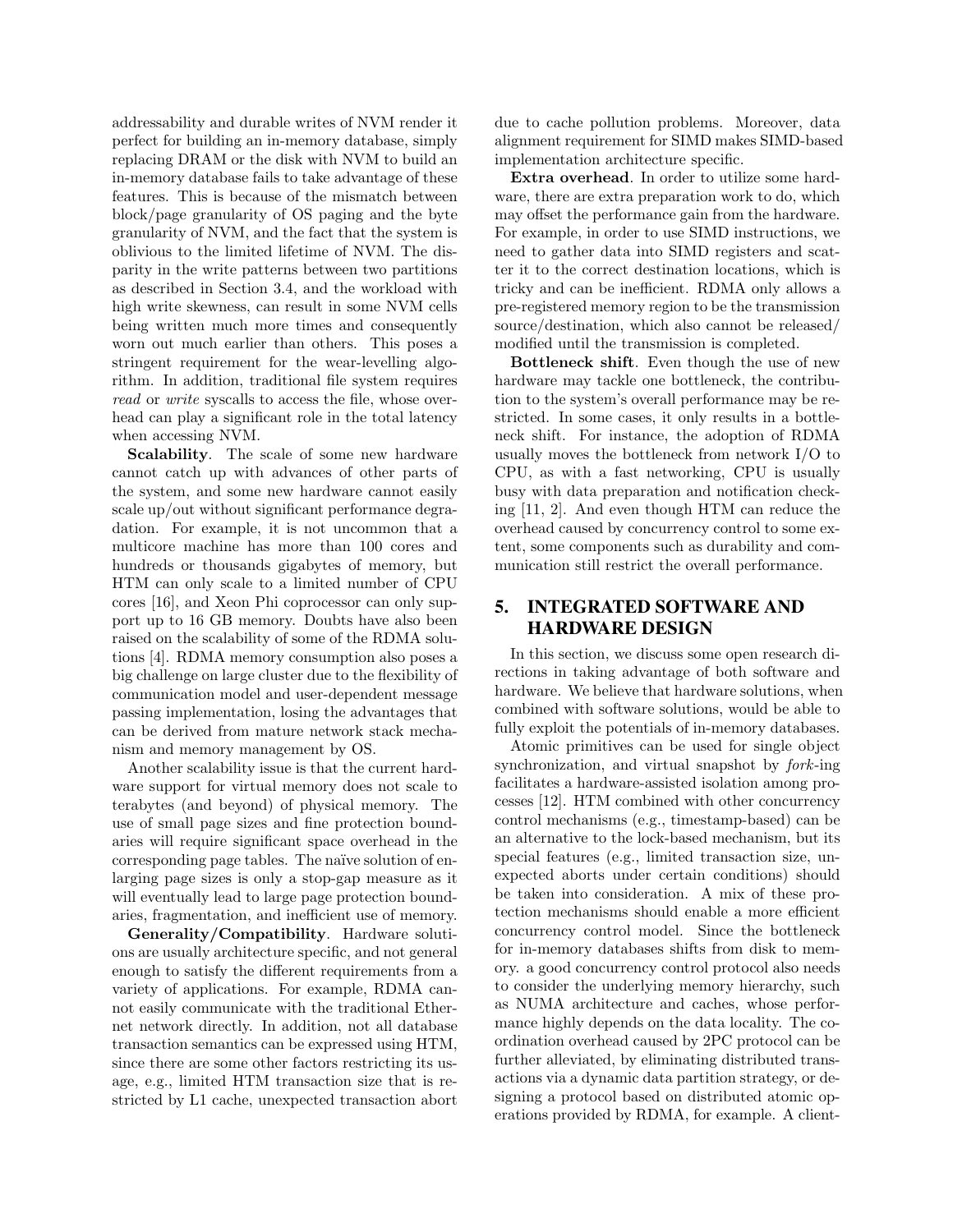oriented transaction execution strategy, where the processing is performed at the client side simultaneously rather than in a centralized server, is also promising, which is made viable by the one-sided networking feature provided by RDMA.

In order to speed up the performance, various levels of parallelism should be exploited. Specifically, the data-level parallelism (e.g., bit-parallel, SIMD) can make extensive use of the "circuits" for parallelization. GPU, with a massively parallel architecture consisting of thousands of smaller cores, fits perfectly for embarrassingly parallel algorithms (e.g., filter, deep learning). Thus a softwarecoordinated CPU-GPU framework, which combines CPU's generality and GPU's specificity, can be utilized to distribute the tasks with different parallelism properties to different units in the warehouse or OLAP systems. The emergence of MIC co-processors (e.g., Intel Xeon Phi), provides a promising alternative for parallelizing computation, with many lower-frequency in-order cores and wider SIMD. Nevertheless, robust data structures that are parallelismconscious, memory-economical, and access-efficient form the foundation for further parallelism exploration. For example, the skip-list, which allows fast point- and range-queries of an ordered sequence of elements with  $O(logn)$  complexity, can potentially be an alternative to B-trees for in-memory databases, as it can be implemented latch-free easily and can be structured to be more parallelismconscious (e.g., SIMD-friendly, NUMA-aware).

Distributed computing requires fast networking in order to achieve high scalability, where RDMA can play a big role. However, simply relying on RDMA networking is not guaranteed to improve the system performance, due to the restrictions of RDMA, bottleneck shift issues, etc. Combined with a good partition strategy (i.e., to achieve data locality), and efficient communication model (e.g., batch or coalescing transmission), the communication performance can be significantly enhanced. Besides, special features provided by RDMA should be taken into consideration, such as inline data, unsignalled, unreliable transport type, to fully exert its performance potential. And a heterogeneous softwarecoordinated communication model is also worth investigating, which can exploit the advantages from both the Ethernet and RDMA networks. Moreover, with the increasing throughput of RDMA network, the throughput of intra- and inter-server (i.e., memory bus among NUMA nodes and network in a cluster) is becoming similar. Hence, it is possible to develop a unified system framework that can be used in both a single server with multiple NUMA nodes



Figure 2: Interfaces with Hardware

and a cluster connected via high-speed networks.

For NVM-based in-memory databases, we believe a unified space management is required to effectively exploit its features (e.g., byte addressability and durable write). Although NVM is proposed to be placed side-by-side with DRAM on the memory bus, its distinct characteristics, such as limited endurance, write/read asymmetry, uncertainty of ordering and atomicity make it difficult to work effectively and efficiently. One way is to manage the NVM space as the main memory in a log-structured manner, such that the unnecessary reads/writes and the expensive syscalls, if used as a block device, will be eliminated, and the sequential write can be fully exploited. Due to the append-only feature of the log, the writes to NVM will be distributed uniformly among all cells, which in turn prolongs the lifetime of NVM. Besides, NVM enables more efficient fault tolerance strategies, if equipped with carefully designed algorithms to guarantee write atomicity and deterministic orderings.

As shown in Figure 2, the manipulation of hardware can be achieved either through syscalls or kernelbypass methods. Some new hardware already provides direct kernel-bypass interfaces. But with kernelbypass, the mature functionalities of the OS, such as memory management, concurrency control, buffer management are no longer available. It will also mean breaking the traditional boundaries of protection and separation of responsibilities. It is essential to retain key features of traditional OSes, even if direct access to the hardware is enabled. This can be achieved by moving the data path from the kernel space to the user space, resulting in a data-plane OS. Alternatively, new ABI boundaries will have to be drawn so that infrequent yet secure operations are handled over to the OS, while others are executed directly in the user-space.

#### 6. CONCLUSIONS

In this paper, we summarized the challenges of in-memory databases, and their solutions from both the software and hardware perspectives. While hardware solutions are known for its efficiency with less overhead, as shown in this paper, they do not always outperform software solutions. In order to fully ex